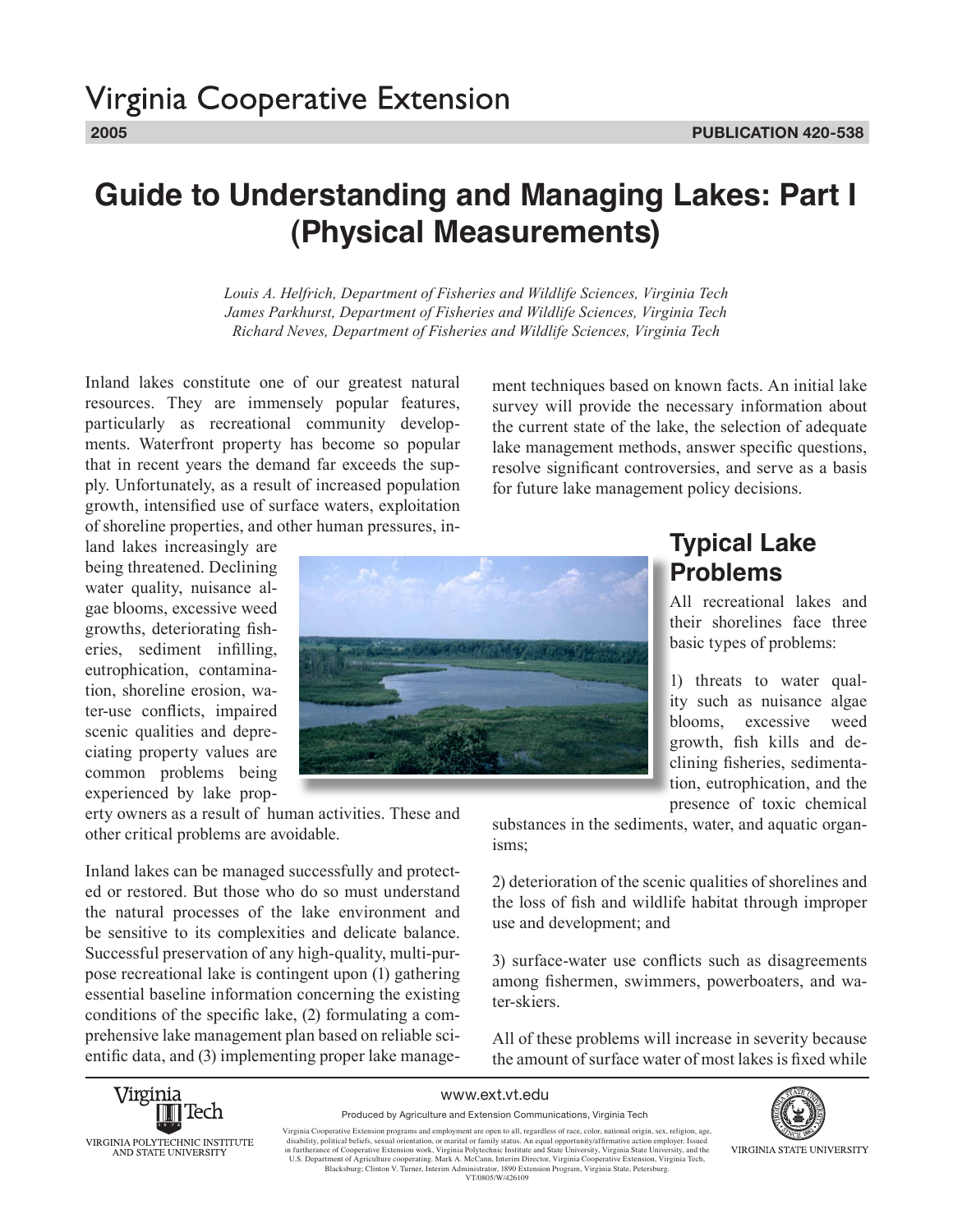the human pressures upon the lake surface waters is increasing as the number of lake lot owners grows and usage is heavier.

None of the three fundamental types of lake problems are mutually exclusive. For example, physical damage (i.e. erosion) to the lakeshore caused by excessive powerboating can increase sedimentation and turbidity and reduce water quality. Because shorelines act as a buffer between water and land, absorbing the pressures of use, trapping nutrients, and retarding erosion, protecting shorelines must be addressed in a lake management plan. Also, just as shore lands have an optimal development density, the lake surface has a limited carrying capacity. Both the physical and psychological interference conflicts that arise among swimmers, boaters, water-skiers, divers, and fishermen must be considered

in a comprehensive lake management plan.

The principal waterquality problems encountered in lakes come from the processes of eutrophication, sedimentation, and contamination. Eutrophication is the process by which lakes are enriched with nutrients, essentially phosphorus and nitrogen. Sedimentation is the deposition and accumu-



use. Although many lakes naturally are destined to extinction, unwise land and water uses greatly accelerate this aging process. Human activities, which introduce excess nutrients and other pollutants, often termed cultural eutrophication, greatly accelerate this process. The problem is critical in most recreational lakes because of increased population growth, excessive surface-water uses, intensive lake basin development, and greater exploitation of shoreline properties.

Eutrophication results in the deterioration of water quality. Lake waters and bathing areas that were once clear, pure, and refreshing become murky, turbid, coated with algae slimes, and choked with aquatic weeds. Desirable sport fish decline in numbers and size and may taste "off-flavor," and the species composition shifts toward less desirable trash fish such as carp. These are the ob-

> vious characteristics of a eutrophic lake. More commonly, the indicators of eutrophication go unnoticed by the casual observer. However, subtle changes in the abundance of aquatic organisms, shifts in species composition, and the appearance of pollutedwater life forms allow skilled lake scientists to determine rate of change and predict changes.

lation of both organic and inorganic matter in lake bottoms. Contamination is the process by which a health hazard is created when harmful substances are added to a lake. This classification of water-quality problems draws somewhat arbitrary distinctions. These three processes are not mutually exclusive; for example, soil sediments carried into a lake from erosion and runoff not only cause sedimentation but also can transport absorbed nutrients or toxic substances causing eutrophication and contamination problems.

## **Eutrophication**

The term eutrophication refers to the natural and artificial addition of nutrients to lake waters and the effects of these added nutrients. Eutrophication is an aspect of lake aging; it is a process that increases the rate at which lakes disappear or become unsuitable for human Man-made eutrophication, in contrast to natural eutrophication, is rapid, but can be reduced or reversed by restricting or limiting the rate of supply of nutrients to the lake. Lakes are enriched by nutrients that come from two kinds of sources. Nutrients, which enter the lake, concentrated at a specific location such as upstream sewage treatment plants, canneries, dairies, paper mills, feedlots, and storm drains are referred to as point sources. These sources readily are identified, concentrated, and, therefore, easier to treat. Unfortunately, most recreational lakes are affected by non-point sources such as nutrient-rich runoff from agricultural fields and pastures, fertilized lawns and gardens, leaf litter, and groundwater or rainfall, and seepage from septic tank systems – all high in nutrients. These diffuse sources are much more difficult to pinpoint and to treat.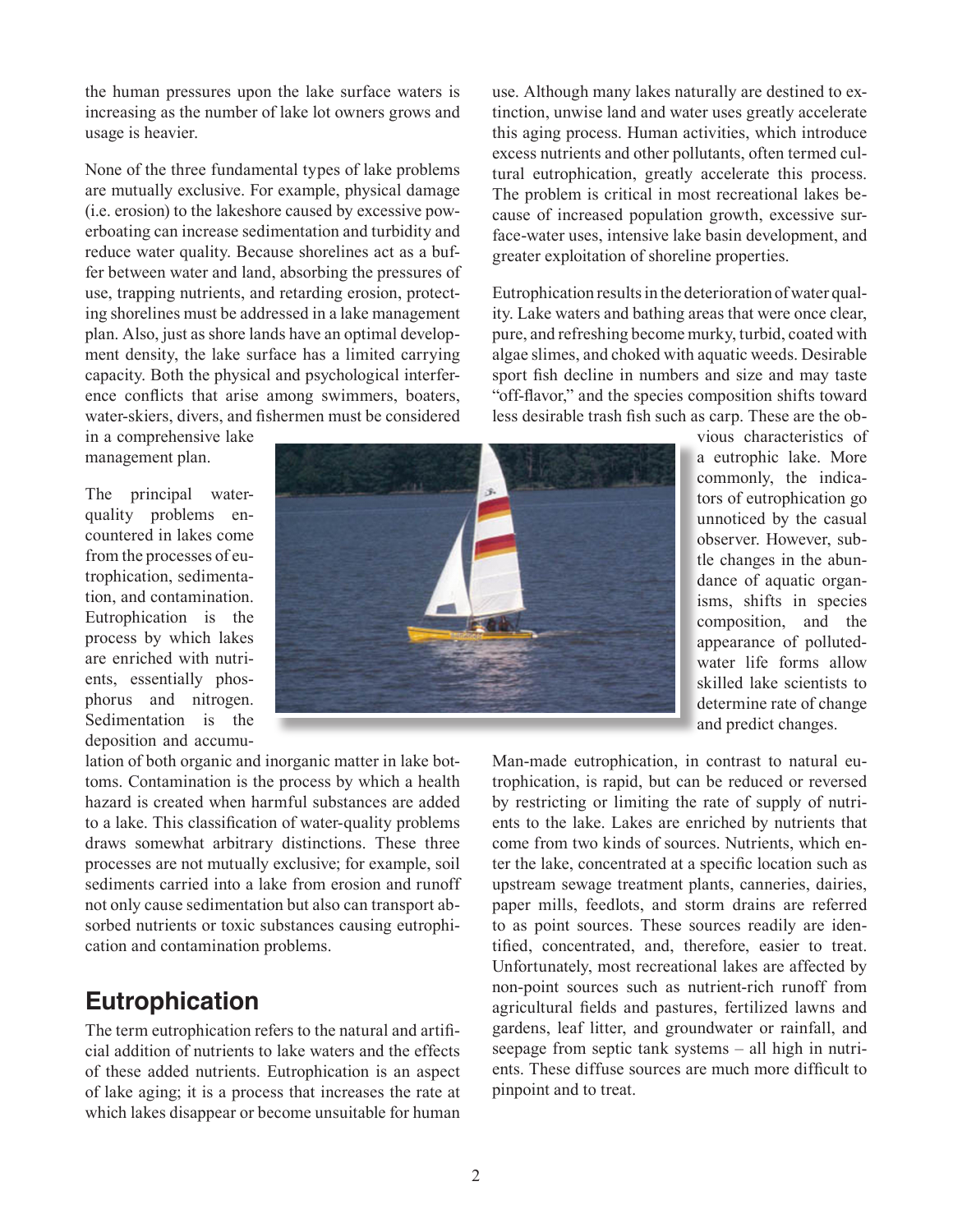The filling of lakes by soil sediments (sedimentation) is part of the slow, natural aging process of lakes, taking thousands of years. When enhanced by human activities, rapid sedimentation can result in a lake's premature death. Soil sediments entering a lake can originate from within the lake itself and from external sources. Poor agricultural practices, highway construction, logging, and land development activities contribute sediment inflows and threaten nearby lakes. Within the lake basin, erosion caused by excavation and deforestation on steep shoreline slopes and wave action cause shoreline erosion, furnishing sediments to be transported and deposited elsewhere in the lake. Sedimentation makes the lakes shallower, decreasing the volume of water and, thereby reducing the amount of surface water available for recreation. In addition, sedimentation, promotes water loss and higher evaporation rates, depreciates riparian property values, increases water temperature, depletes oxygen supplies, and causes fish kills.

Man-made lakes (reservoirs) often are created by damming streams and backing the waters into stream valleys. These main-stream impoundments often fill up with silt and sediments at a much faster rate than natural lakes that periodically are flushed of their sediments by strong floods. Artificial lakes, in effect, serve as sediment basins, trapping the eroded soil sediments by sharply reducing the inflowing stream's velocity and, therefore, its capacity to transport sediment loads. Eroded soil sediments suspended in flowing waters rapidly settle out and fall to the bottom in standing waters. Sedimentation dramatically reduces the effective life span of mainstream impoundments.

Proper land-use practices, which prevent soil erosion and limit the input of both sediments (sedimentation) and nutrients (eutrophication), are essential in inland lake management. The most fundamental objective of watershed management and lake preservation is to keep the soil on the land. Eroded soil sediments not only serve to transport weed growth-stimulating nutrients but also reduce the average depth and volume of lakes. It is much easier to limit sedimentation and prevent eutrophication than it is to remove excessive sediments and nutrients once they have entered the lake.

## **Lake Management Survey**

The purpose of a lake management survey is to determine:

1) hydrographic and morphometric features of the lake watershed;

2) water-quality parameters, chemical conditions, and availability of plant nutrients throughout the year;

3) mean standing crop of planktonic and filamentous algae and the maximum standing crop of littoral macrophytes during the growing season;

4) species composition, diversity, and seasonal successional patterns of the phytoplankton, filamentous algae, and macrophyte communities;

5) species composition, standing crop, diversity, and seasonal succession of the zooplankton and zoobenthos; and

6) species composition, age structure, growth rates, feeding habits, and physical condition of the sport-fish populations.

### **Physical Limnology**

#### **Morphometry and Bathymetry**

The morphometry (size and shape) and bathymetry (depth relationships) of lakes are fundamental physical factors that regulate many physiochemical and biological events occurring within lake basins. These physical dimensions of a lake, together with climatic and edaphic (soils and geology) factors play a major role in determining the water quality and trophic status of lakes. Drainage patterns, flushing times, thermal stratification, the distribution of dissolved gasses, aquatic life, and many other factors, which govern the productivity of lake ecosystems all are markedly influenced by morphometric and bathymetric attributes of a lake.

Some lakes are relatively long and narrow, some are tree-like (dendritic) in shape, and others are nearly circular. The tree-like shape provides an extensive amount of shore land that is desirable for recreational lake developments. Numerous shallow coves and a highly irregular shoreline margin account for a relatively high shoreline development index. Most main-stream impoundment lakes are shallowest at the inlet and deep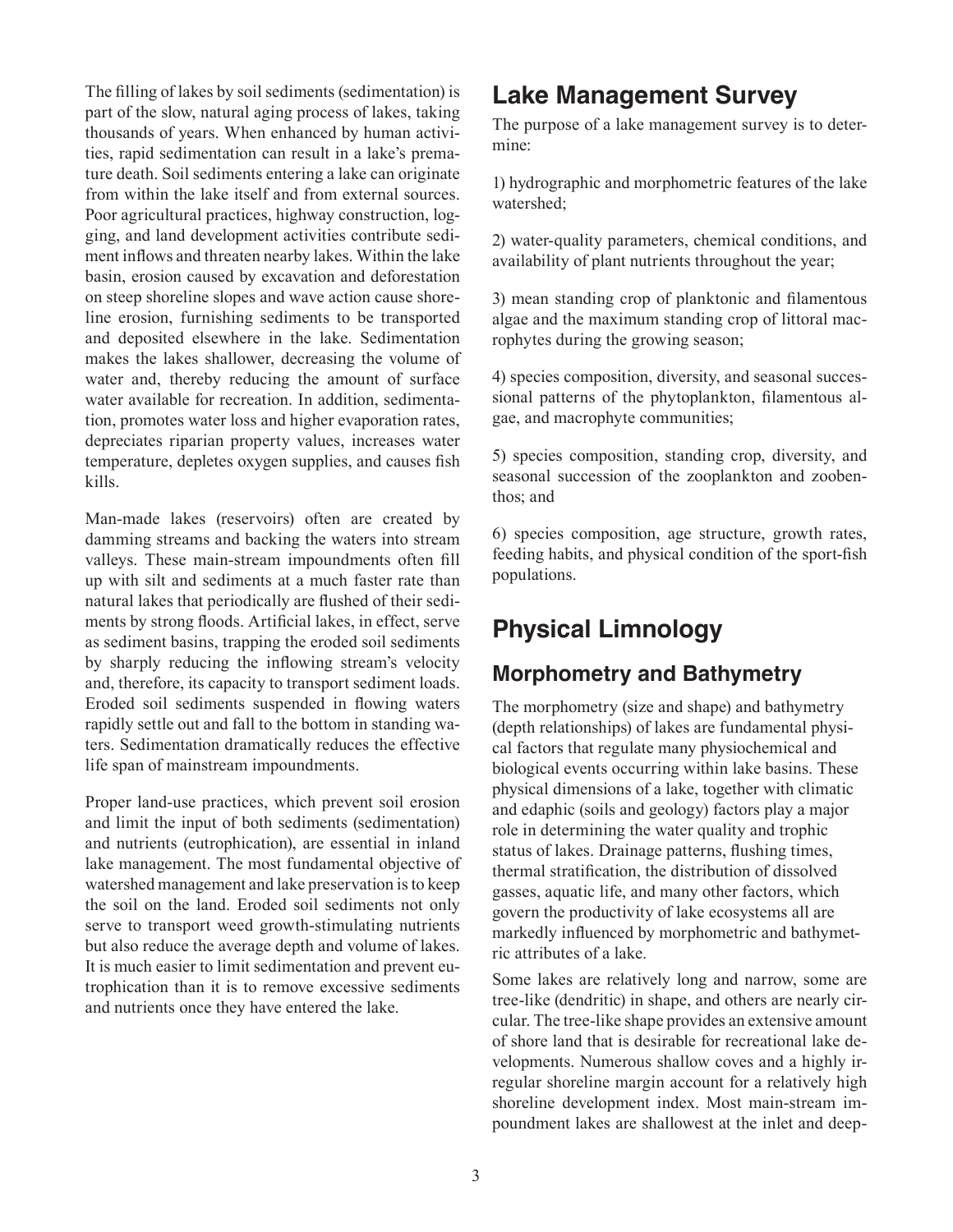est at the dam. Areas and volumes of lakes, which are useful numbers in calculating liming, herbicide, and other chemical treatments, can be measured accurately with a bathometric map. Knowledge of the size of the drainage basin and the types of land use in the watershed (agricultural, forest, fields, urban development) are important variables that relate to water quality and the turnover time of water in a lake.

#### **Light Penetration**

Light penetration or transparency is a measure of the depth to which light can penetrate into the water. Transparency is useful in determining the depth of photic zone – the depth to which sufficient light to permit the survival and growth of water plants. The minimum intensity of subsurface light that permits photosynthesis is one percent of the sunlight striking the surface. Thus, the photic zone (plant-life zone) extends from the water surface to the depth at which 99 percent of the surface light has been filtered out. Light penetration, as measured by a Secchi disc, is expressed as the depth at which the Secchi disc disappears when viewed vertically from the shaded side of a vessel. Although Secchi disc transparency is a function of many factors including water color, suspended and dissolved solids, phytoplankton and zooplankton abundances, it serves as a convenient index of water clarity. In clear, oligotrophic waters, Secchi disc visibility is high and water plants grow to great depths. In contrast, in turbid, eutrophic waters Secchi disc transparency is low and plant life is restricted to relatively shallow waters. Observed Secchi disc readings in natural lakes may range from 1 inch to over 130 feet (40 meters) in depth.

Seasonal changes in Secchi disc transparency values correspond to high suspended-sediment inflows and a spring phytoplankton pulse. The midsummer period of maximum light penetration may correspond with maximum zooplankton concentrations, suggesting that grazing by herbivorous zooplankters may, in part, be responsible for increased water clarity. Frequently a down-lake water clarity gradient is observed as a result of high loads of suspended sediments in inflowing waters.

For comparative purposes, Secchi disc transparencies often are converted to vertical light extinction coefficients, which represent the ratio of the photic zone depth to the Secchi disc transparency. A constant of 1.7 (Cole, 1975), which, when divided by the Secchi disc transparencies, provides reasonable estimates of the vertical light extinction coefficients. Light extinction coefficients for natural lake waters range from 0.2 for clear oligotrophic lakes to about 4.0 in highly stained eutrophic lakes (Wetzel, 1975). Light extinction coefficient ranges for lakes of varying trophic status provided by Likens (1975) are: ultraoliogotrophic (0.03 - 0.8), oligotrophic (0.05 - 1.0), mesotrophic (0.1 - 2.0), and eutrophic  $(0.5 - 4.0)$ .

Secchi disc transparency values provide a useful index for evaluating water clarity. Water clarity not only is important in an aesthetic sense to those recreational lake users who prefer clear waters, but the amount of light penetrating into the lake is a major regulating factor that controls aquatic plant production. Clear lakes with high light-transmission values are conducive to water plant growth provided adequate nutrients are available. In general, the relationship between Secchi disc measurements and the depth to which aquatic plant life can exist (photic zone to one percent of the available surface light) is approximately three times the average Secchi disc value. For example, in Lake Caroline with an annual mean Secchi disc value of 3 feet, the maximum depth to which aquatic plants would be expected to grow is 9 feet.

It is important to note that just as clear water does not necessarily indicate clean (unpolluted) water, turbid water is not always representative of polluted water. Lake waters contain inherent colors caused by dissolved humic acids and other substance, which cannot be removed by any practical technique.

### **Turbidity**

Turbidity is a measure of the waters optical properties resulting from the scattering and absorbing of light by suspended particulate matter. The amount of turbidity or degree of opaqueness of lake water depends on the size, shape, refractory indices, and concentrations of suspended particles. Particulate matter may be organic (phytoplankton and zooplankton) or inorganic (colloidal clay and silt). These suspended particles may originate from within the lake itself (autochonous matter) or from an external source (allochthonus matter). Both contribute to the total quantity and quality of lake turbidity. Turbidity largely is responsible for water color and light penetration.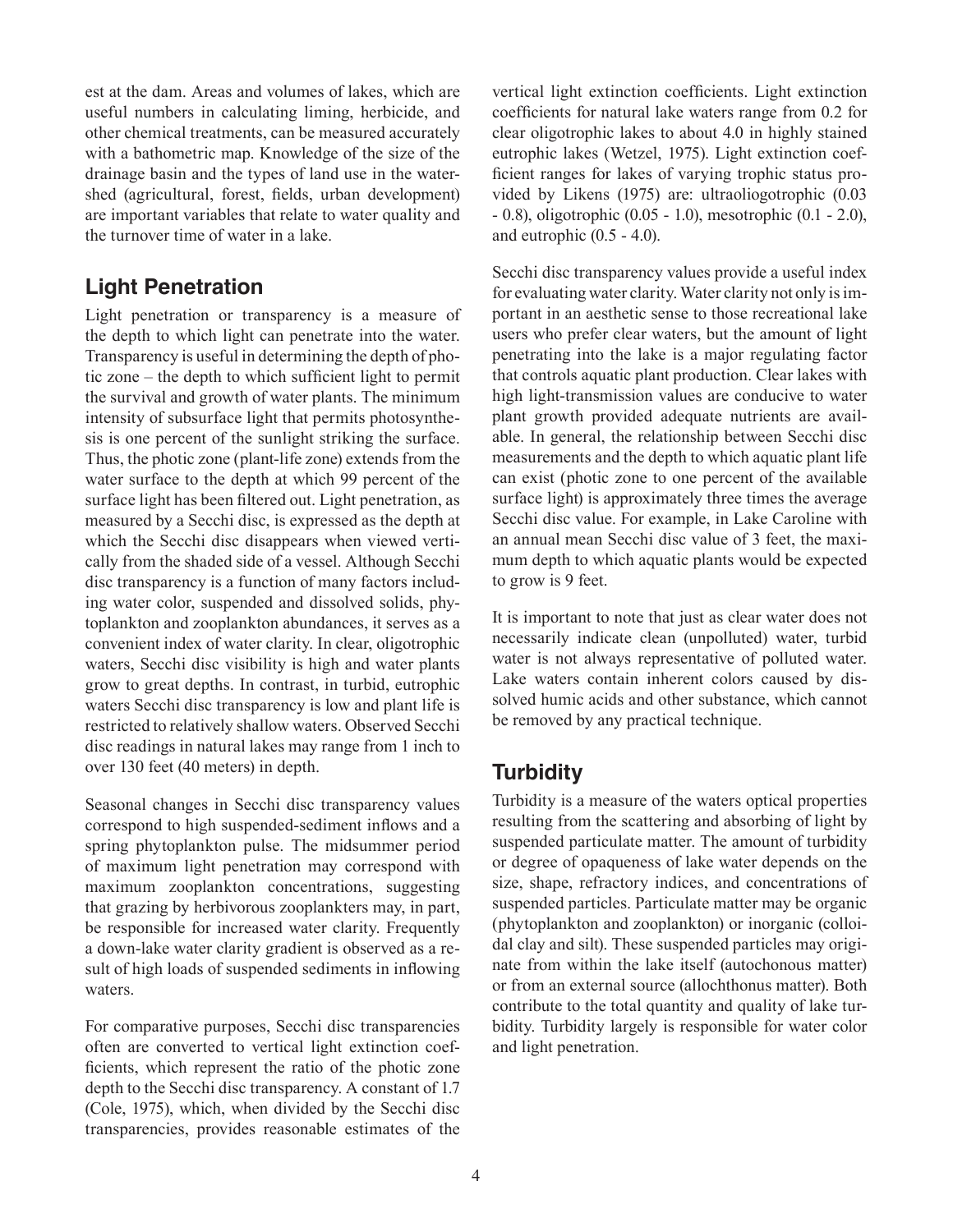Athough high water turbidity seldom is directly lethal to fish and other aquatic life, excessive turbidity leads to low productivity and poor fish growth. Highly turbid lake waters decrease light penetration, limit photosynthesis by microscopic green plants (phytoplankton), and reduce the abundance of aquatic animals (zooplankton and insects) that feed on these tiny plants and, in turn, serve as important fish food organisms. Ultimately, growth and reproduction of sport fish are inhibited. In addition, turbid waters not only are much less aesthetically pleasing than clear lake waters, they frequently are unsuitable for domestic use. Turbidity serves as a useful index to water quality. Turbidity values, in formazine turbidity units, for natural lake waters range from 0 in very clear water to 100 or more in highly turbid water.

#### **Color**

The color of lake waters may range from clear blue through green to yellow-red to brown and include all of the intermediate hues created by a combination of these colors. The observed color of lake waters consists of unabsorbed light reflected upward from the lake surface. Absolutely pure water absorbs all light, reflects none, and therefore appears black. In contrast, white water results from the reflection of all light rays; no light is absorbed. Natural lake waters seldom, if ever, appear pure black or white since they contain both living and dead, dissolved and suspended materials that both absorb and reflect varying parts of the visible light spectrum. Most lake waters appear blue, blue-green, or green due to the molecular scattering of light by water molecules in motion. Light in the shorter wavelengths (blues and greens) is scattered more (absorbed less) than that of the longer wavelengths, hence the dominance of blue or green colored natural lake waters. With increasing amounts of suspended and dissolved matter, particularly humic substances, yellow, red, and brown colors become more apparent.

An infinite variety of dissolved and suspended, living and nonliving materials contribute to the color of natural waters. Suspensions of inorganic materials such as calcium carbonate in marl lakes, clays in turbid lakes, or sulfur and iron compounds in volcanic lakes, account for greenish, yellowish, yellowish-green, and reddish tints, respectively. The dark brown color of bog, swamp, and marsh waters is due to dissolved humus (organic carbon) materials derived from decomposing leaves and soil substances washed into surface waters. Living organisms, notably blooms of blue-green algae, green algae, and diatoms often impart blue-green, green, and yellow-brown colors to the water. Blood-red lakes may temporarily result when purple-sulfur bacteria, brine shrimp, euglenoids, or dinoflagellates (as in the red tide) reach exceptional densities. Water color provides a useful qualitative index of certain limnological phenomenon and lake productivity. In general, oligotrophic (nutrient-poor) lakes with low amounts of suspended materials are characteristically transparent and blue in color. In contrast, highly productive eutrophic (nutrient-rich) lakes with large plankton populations typically appear yellow-green to yellow or brown in color.

The ability of the human eye to discriminate colors is highly variable and subjective. Indeed, color-blind individuals may not distinguish some colors at all. In addition, human visual memory is very poor in comparison to auditory memory. Thus, it is sometimes useful to distinguish the apparent (observed) color of lake water from its true (specific) color. The apparent color of lake water is not only a function of materials suspended and dissolved in the water itself, but it also is influenced by external environmental conditions such as the colors of the sky, the cloud cover, the lake bottom, the shoreline soil, terrestrial and aquatic vegetation, the quality of incident light, and other factors, all of which may change with the time of day as well as the seasons. On the other hand, the true color of lake water results only from dissolved or colloidal substances in the water itself. The true color of lake water is determined by comparing the color of a water sample, after it has been filtered or centrifuged to remove any suspended substances that may contribute to its apparent color, with a standard color scale. The most widely used comparative color scale is based on platinum-cobalt units. The scale ranges from low P+ units in very clear lake water to over 300 P+ units in very darkly stained bog waters.

Water color is not always uniform with depth, or constant through time. A single lake may have highly colored surface waters and very transparent bottom waters or vice versa. Similarly, the color of a lake may change daily or seasonally. For example, heavy rains accompanied by extensive surface runoff can contribute high loads of suspended sediments, which may rapidly alter the color of the water. Massive algae "blooms" temporarily may impart certain colors to a lake. Thus, variations in physical, chemical, or biological phenomena of lakes may alter the water color of a given lake through both depth and time.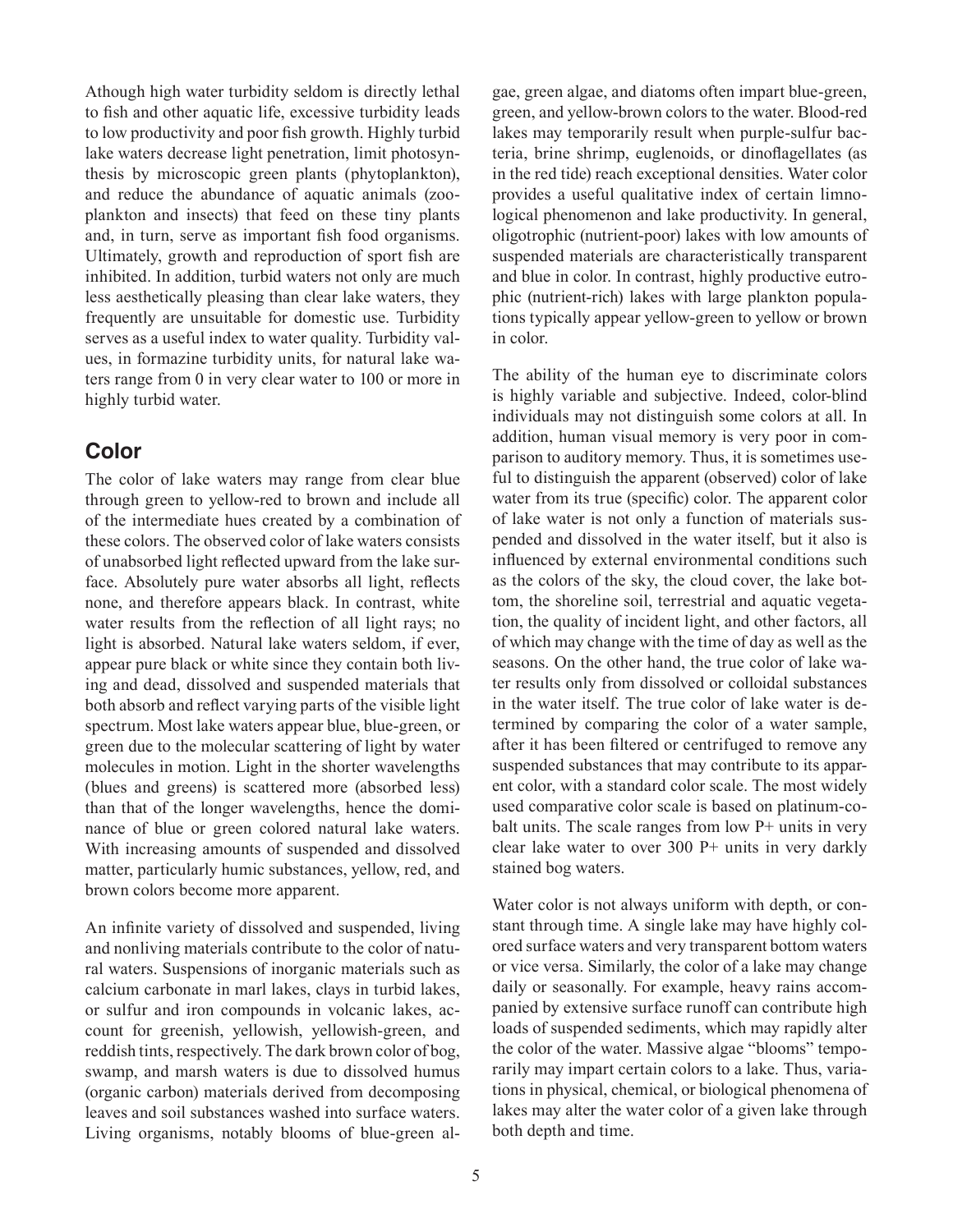#### **Conductivity**

Specific conductance is a direct measure of the water's capacity to conduct an electrical current and an indirect measure of the total dissolved mineral content of the water. Conductance is the reciprocal of electrical resistance. The ability of electrons to flow through water is related to its dissolved ionic content (salinity). For example, as water becomes purer, its salinity decreases, its electrical resistance increases, and its specific conductance decreases. Specific conductance, then, provides an indirect measure of the total dissolvedmineral content and serves as a useful index of water quality and the trophic status of lakes. Conductance is normally expressed as micromhos per cm at 25°C (77°F) (literally the reciprocal of resistance). In general, lake waters with low conductivity contain few dissolved salts, are usually clear, and nutrient poor (oligotrophic). In contrast, lake waters with high conductivities contain more dissolved salts, are often turbid, and nutrient rich (eutrophic). With the exception of nutrient-poor (oligotrophic) high mountain lakes, most lakes in Virginia fall into the mesoeutrophic category characterized by intermediate conductivities ranging from about 30 to 100 umhos.

#### **Temperature and Thermal Stratification**

Water temperature (measure of heat energy) is a major regulator of physical, chemical, and biological processes occurring in lakes. The unique temperature-related properties of water, including its high specific heat, high latent heat of vaporization, and particular density-temperature relationships govern all life processes. Temperature not only plays a critical role in determining the types of aquatic life that can survive in a lake, but strongly influences spawning times, metamorphosis, and migration and it also controls the reproduction, growth, and development rates of all aquatic species. In general, warmer water temperatures accelerate living processes (chemical and biological reactions double for every 10°C [18°F] increase in temperature), while cooler temperatures suppress these processes. Most organisms have an optimum temperature range above and below which they become stressed, and at extreme temperatures, die.

Water has several unique thermal properties that serve to protect aquatic life by minimizing rapid temperature fluctuations. Water, with a specific heat of one – one calorie of heat is required to raise the temperature of one milliliter of water one degree centigrade – has an enormous heat retaining capacity. Few other substances can match the capacity of water to hold heat. Because water both warms and cools slowly, aquatic environments are much more stable than aerial ones. This property of water also has a large influence on adjacent landmasses. For example, areas along large lakes experience moist, cool summers and mild winters as a result of water's high specific heat.

Another significant thermal characteristic of freshwater is that it reaches maximum density at  $4^{\circ}$ C (39 $^{\circ}$ F) – only a few degrees above the freezing point. Both above and below 4°C (39°F), water is less dense (lighter). Thus, water differs from most substances because it is denser as a liquid than as a solid. Ice, water in its solid state, floats! This important temperature-density relationship is fundamental to understanding thermal stratification and many of the associated phenomena that are observed in lakes.

Thermal stratification refers to the vertical partitioning of lake waters into three independent layers or "strata" of dissimilar temperatures and densities that act as physical barriers preventing the complete circulation of lake waters. These three layers consist of: (1) a layer of warm, light (less dense) water termed the epilimnion (from epi, meaning on or upon); (2) a middle layer or metalimnion (from meta, meaning among or between) of rapidly decreasing temperature (the zone in which the temperature drops at the rate of at least 10 degrees per meter of depth); and (3) a cold, heavy (more dense) layer of bottom water called the hypolimnion (from hypo, meaning under or below the lake). Most swimmers, upon diving into a stratified lake on a calm summer day, have experienced this vertical temperature gradient.

Thermal stratification is density stratification and if a thermal gradient exists so, by definition, must a density gradient. In general, the greater the differences in temperature and density between these layers, the larger the lake's resistance to mixing. In this manner, the thermal stratification of lakes strongly regulates physiochemical processes, particularly decomposition rates, nutrient availability, and biological production.

Most lakes in the temperate latitudes of North America stratify twice a year, once in the summer (direct stratification) and once in the winter (inverse stratification); during the spring and fall these lakes typically are well mixed, isothermal, and circulate freely. Seasonal tem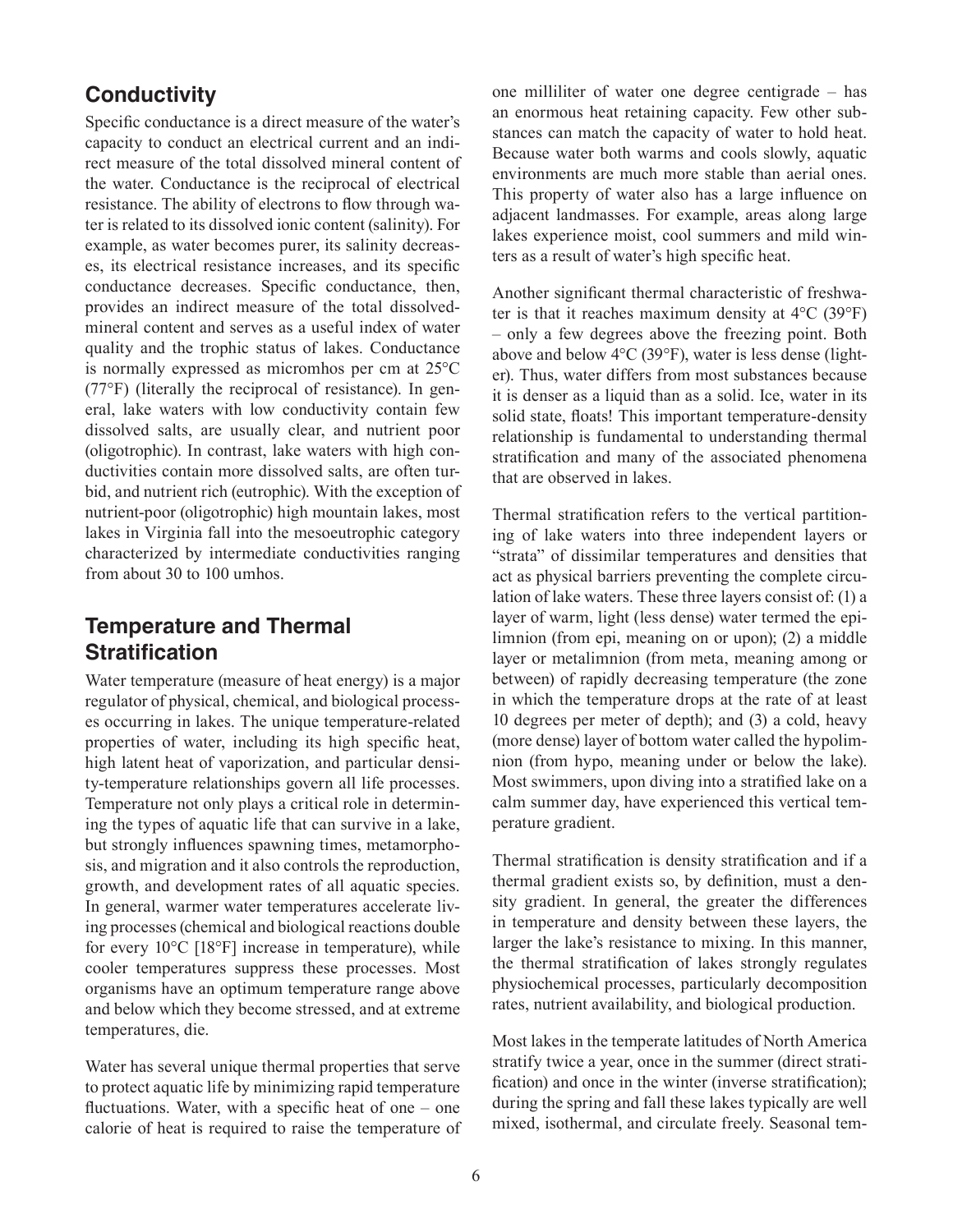perature-density fluctuations and local climatic conditions govern the extent and duration of lake stratification. Spring is the time when the lake waters, heated by solar energy and mixed by strong winds, have approximately uniform temperatures from top to bottom and circulate freely. As spring progresses, the upper waters heat rapidly, the winds subside, and less heat is transferred to the lower water levels. With increasing solar heating and decreasing wind-driven mixing, the upper waters become substantially warmer than the bottom waters and summer stratification develops. In the fall, as surface waters cool (become heavier [denser]), sink, and mix with the lower layers, the lake becomes uniform in temperature density and once again circulates freely. During the winter, as surface waters cool to freezing and ice cover eliminates wind-induced mixing, cold water near lies under the ice. Warmer (but denser) layers of water near 4°C (39°F) (maximum density) lie near the bottom. This situation is called winter inverse stratification.

#### **Sedimentation**

Sedimentation is a process that refers to the deposition and accumulation of both organic and inorganic matter in lake bottoms. Organic sediments are derived from living matter and represent an accumulation of plant and animal remains that settle to the bottom. In contrast, inorganic sediments are composed of nonliving materials and represent an accumulation of eroded soil sediments, particularly silt and fine clay particles.

Lake sediments can originate from within the lake itself (autochthonous matter), or externally from the surrounding watershed (allochthonous matter). Both of these sources contribute to the total amount of lake sediments. Wind and wave-generated shoreline erosion can contribute large quantities of inorganic sediments that are redistributed elsewhere in the lake.

Excessive sedimentation represents a serious threat to the water quality of inland lakes. It is an unfortunate irony that the very same agricultural soil that provides our life-supporting foods, when washed into waterways and carried into lakes, becomes one of our most destructive water pollutants.

As high loads of suspended sediments are transported into lakes and begin to settle they: (1) fill in the lake basin making the lake more shallow, (2) reduce the amount of surface area, (3) decrease the water volumes and lake storage capacity, (4) clog water filters and intake pipes, (5) reduce water clarity and decrease light

penetration, (6) increase water temperatures, (7) lower dissolved oxygen levels, (8) smother fish eggs and bottom-dwelling life forms, (9) stimulate nuisance algae blooms, (10) provide additional rooting sites for waterweeds, (11) promote fish kills, (12) inhibit recreational boating, swimming, and fishing, (13) impair the natural scenic beauty, and (14) depreciate property values.

Sediment problems are particularly severe in artificial lakes formed by directly impounding rivers. These mainstream impoundments disrupt natural drainage systems and serve as settling basins for sediments. They are more susceptible to heavy sedimentation than are natural lakes.

One of the most fundamental objectives of inland lake management is to keep the soil on the land and out of the lake waters. Proper land-use practices that prevent soil erosion and limit the movement of soil particles into lakes and their upstream tributaries are essential in controlling sedimentation.

Virtually every activity that occurs in the lake watershed, including upstream agricultural practices, logging operations, road construction, and lakeshore property development, affects the lake. Land- and water-quality problems are, for the most part, inseparable. Lake sedimentation is largely a land-use problem. Reducing sediment yield from the watershed should be a major component in the planning and management of lake watersheds.

Within the upstream watershed, wise agricultural and forestry practices such as: 1) strip cropping and contour plowing, 2) land grading and terracing, 3) efficient crop harvesting and the removal of crop residues, 4) installing soil stabilization structures and sediment traps, 5) prevention of overgrazing by livestock, and 6) maintaining shelter belts along this waterway will reduce sediment rates. The professional manager makes an effort to encourage wise land use by upstream property owners.

Natural freshwater marshes and bog wetlands are a vital part of the lake watershed. Upstream wetlands have a major beneficial influence on lake water quality and quantity. These wetlands serve as natural pollution and sediment control systems by collecting sediments, trapping nutrients and fertilizers, and absorbing toxic contaminants and other materials running off the upstream agricultural lands. Wetlands serve as natural flood-control systems by regulating storm-water flows and, thereby, reducing flood damage.